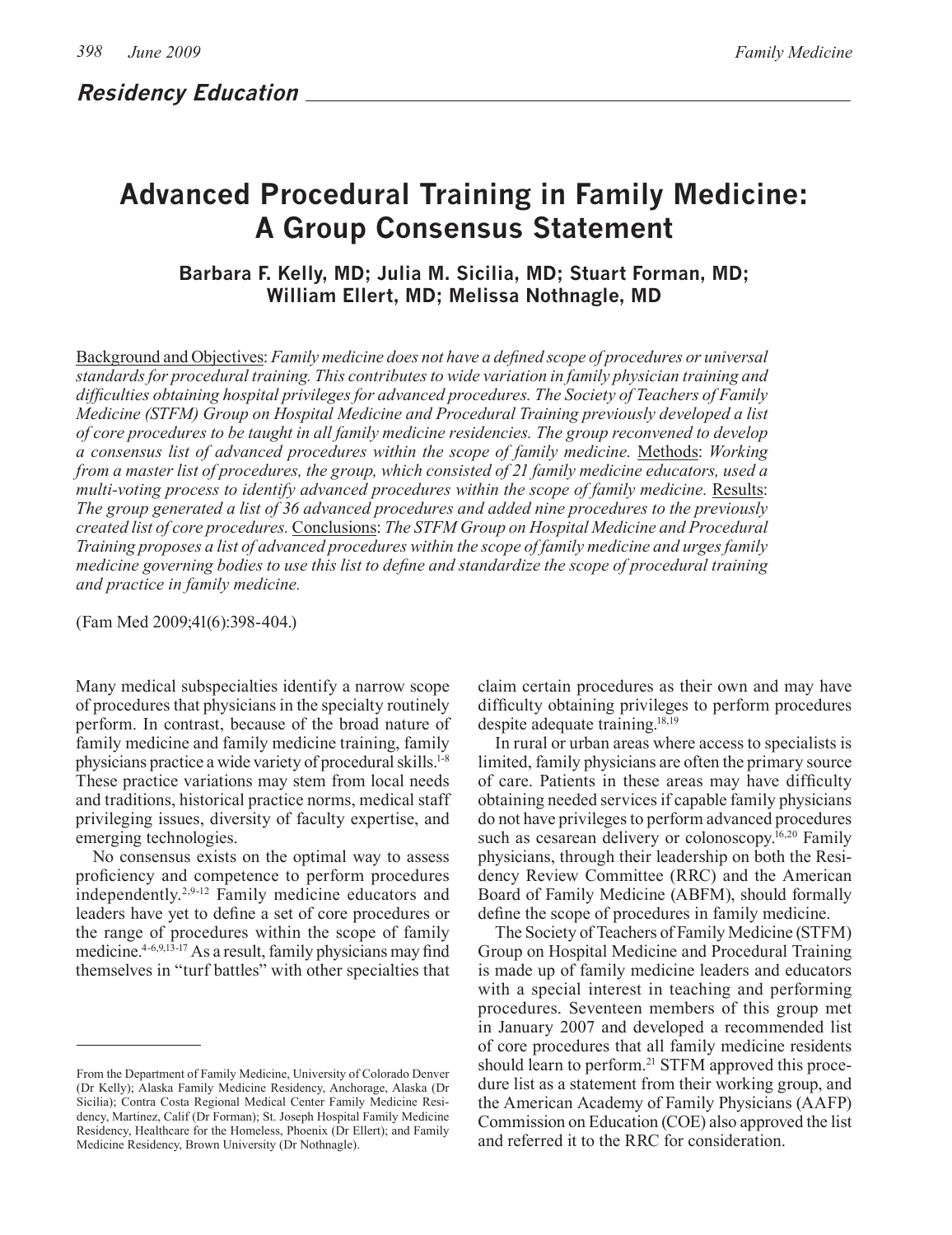After disseminating the core procedure list, members of the STFM Group on Hospital Medicine and Procedural Training turned their attention to advanced procedures. These are procedures beyond the core list that usually require focused training during residency or fellowship. They may be taught in procedurally focused residency programs (ie, those programs teaching procedures in addition to the required core procedures) or in post-residency fellowships.

The group met again in February 2008 to develop lists of these advanced procedures that are within the scope of family medicine. This paper reports on the process and outcomes of developing that list of advanced procedures.

#### **Methods**

The methods by which the group at the 2007 meeting defined categories for procedures within the scope of family medicine according to level of training necessary are described previously.<sup>21</sup> The group also created a list of core procedures to be required in family medicine residencies ("Category A" procedures).<sup>21</sup>

All members of the STFM Group on Hospital Medicine and Procedural Training listserve were invited via multiple e-mail invitations to participate in the 2008 meeting. All listserve members are members of STFM and the STFM Group on Hospital Medicine and Procedural Training. The goals of the 2008 meeting were to (1) review/revise the categories defined in the 2007 meeting, (2) review/revise the list of required procedures for all family medicine residencies (Category A procedures), and (3) create lists of procedures that will usually require focused training in residency (Category B) and those that will usually require additional training beyond residency (Category C).

Twenty-one family medicine educators, members of the Group on Hospital Medicine and Procedural Training, attended and voted at the 2-day meeting. One e-mail voting opportunity was circulated to the 21 group members after the meeting for clarification about the inclusion of one procedure. The group first reviewed definitions for the procedure categories that were developed the prior year. A participant could make a motion to change a definition and then the group would discuss the proposed change and approve or reject it by majority vote.

Next, the group reviewed the procedures previously assigned to Category A. In the same manner as above, individuals could move to add or remove procedures from this list, and the group discussed and voted on the change.

Finally, the group assigned procedures to Category B (Focused Training, usually within residency) and Category C (Additional Training, usually beyond residency). The group reviewed the comprehensive list of advanced procedures generated at the previous

year's meeting. Participants were invited to suggest additional procedures for inclusion. The group discussed each procedure and then held a majority vote to assign each one to Category B or C. In case of a tie vote, the procedure was assigned to the list requiring the higher level of training (eg, in case of a tie between the B and C categories, the procedure was assigned to category C).

#### **Results**

#### *Participants*

The group of 21 family physician educators included 14 men and seven women. Thirteen had attended the first meeting in 2007. Eighteen were faculty in a family medicine residency, and one of these was also in private practice. Three were faculty at fellowship programs. Fourteen worked in urban areas, one in a rural setting, three in suburbs, and three in multiple settings. Fifteen delivered babies, and an additional four provided prenatal care only. Eleven states were represented: Alaska, Arizona, California, Colorado, Illinois, Indiana, Michigan, New York, Oregon, Texas, and Washington.

Mean number of years in practice was 15.3 (range 7–31). Participants had been involved in medical education an average of 10.8 years (range of 0–31 years). Four participants were residency directors, three were fellowship directors, and one was a department head.

#### *Definition of a Procedure*

The group revisited the previously used definition of a procedure as "the mental and motor activities required to execute a manual task involving patient care."6 Participants noted that since credentialing applications often include primarily cognitive tasks such as interpreting an EKG, fetal monitoring strip, or chest radiograph, family physicians would benefit by asserting that these are within their scope of practice. Further, many of these clinical skills have a Current Procedural Terminology (CPT) code, so performance and interpretation could each be considered a "procedure." Therefore, the group agreed to include some of the aforementioned skills on the lists of procedures.

#### *Definitions of Categories*

The group reviewed the previous year's definitions for each category of procedures (Table 1) and agreed by consensus to change the definition of Category B to the following: "These procedures are within the scope of family medicine and require focused training for residents to be able to perform independently by graduation."

#### *Required Core Procedures List (Category A)*

The group voted on new procedures to add to Category A. These are listed in bold text in Table 2. The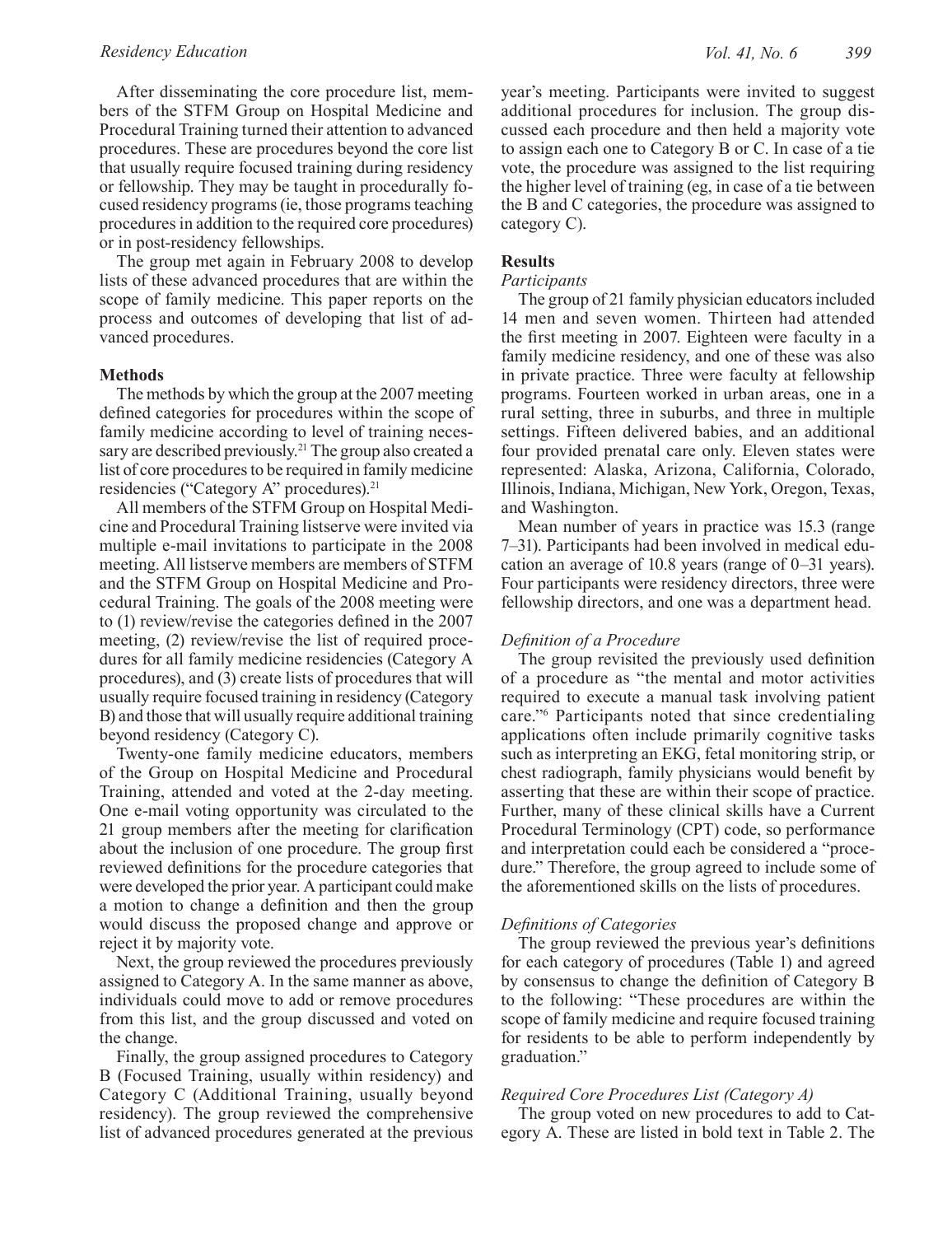#### Table 1

#### Procedure Categories, Revised<sup>21</sup>

- A: All family medicine residency programs must provide training in each of these procedures.
	- A0: Residents will have the ability to perform these basic procedures either upon graduation from medical school or through normal residency experience. These procedures do not require specific documentation of training or numbers performed.
	- A1: All residents must be able to perform these procedures independently by graduation.
	- A2: All residents must have exposure to these procedures and be given the opportunity to be trained to perform them independently by graduation.
- B: These procedures are within the scope of family medicine and require focused training for residents to be able to perform independently by graduation.
- C: These procedures are within the scope of family medicine and may require additional training beyond the usual 3-year training for family physicians to perform independently.

group debated the prior year's decision to include clinical courses such as Advanced Cardiac Life Support (ACLS) as core procedures, since they don't naturally fit with the previously mentioned definition of a procedure. However, the group decided to keep these courses in Category A, since they encompass core procedural skills and because various regulatory bodies, hospitals, and employers recognize them for credentialing purposes. To allow residencies some flexibility in covering the procedural skills included in these courses and because new courses are in the process of being developed and evaluated, the qualifier "or equivalent training" was added.

#### *Advanced Procedures Lists (Categories B and C)*

Table 3 shows procedures assigned to Categories B and C. During 2 days of discussion, each procedure in the master list was debated and voted on by the group members. Discussion points included historical norms, local and regional needs and cultures, patient access, risks and benefits, training resources, and institutional norms particularly around abortion-related and maternity care procedures. Most Category B procedures could be taught in a procedurally focused residency program, and the procedures in Category C would typically require additional training beyond what most residencies can provide during a 3-year program. It is the consensus of the group that all procedures listed here are within the current scope of the practice of family medicine.

#### *Uniform Training Standards*

After completing the lists, the group endorsed the establishment of uniform training standards for family physicians who wish to perform these advanced procedures. The pathways to developing competency in some of these procedures will vary and could include fellowship training or workshops with proctoring.

#### **Discussion**

 In this report, the STFM Group on Hospital Medicine and Procedural Training defines the scope of advanced procedures that can be performed by family physicians in the United States. In addition to the process by which these lists were developed, the diversity of the participants' practice settings and their cumulative years of educational experience lend credibility and strength to the results.

We undertook this work to help our governing organizations establish and defend the scope of procedures that family physicians perform. The AAFP policy on procedural scope of training states that "Family medicine residencies should strive to teach residents all procedures within the scope of family medicine."22 The RRC in family medicine revised program requirements in 2006 for procedure skills to include "a list of procedural competencies required for completion by all residents."23 However, neither organization defined the scope of practice in family medicine clearly or universally. Residency directors, patients, legislators, insurers, specialty organizations, and credentialing bodies need guidance from family medicine leaders to recognize the breadth of procedural skills that family physicians can provide competently.

Several authors have attempted to define which procedures should be taught in family medicine residency.1-6,8,11,13,17 Rural needs have been promoted as reasons to teach a broad scope of procedures.<sup>8,24</sup> Other reasons to perform office procedures include increased access to preventive services such as cervical and colon cancer screening,25 economic advantages for physicians,<sup>25</sup> rapid diagnosis for both treatment and referral,<sup>26</sup> and cost effectiveness for patients and payors.27 Large studies have demonstrated that family physicians provide quality procedural care, including cesarean delivery28,29 esophagogastroduodenoscopy,30,31 and colonoscopy<sup>32,33</sup> with excellent patient outcomes. Given the myriad of reasons for family physicians to provide procedural care and the documented high quality of such care, family medicine organizations should defend and promote procedural care by family physicians with further definition of the scope of family medicine procedures.

The STFM Group on Hospital Medicine and Procedural Training is proposing the listed procedures as a starting point for defining the scope of procedural skills in family medicine. These recommendations were developed using previously described comprehensive master lists of procedures<sup>21</sup> and refined using a careful process that leveraged the diversity, experience, and expertise in our group. Anticipating changes in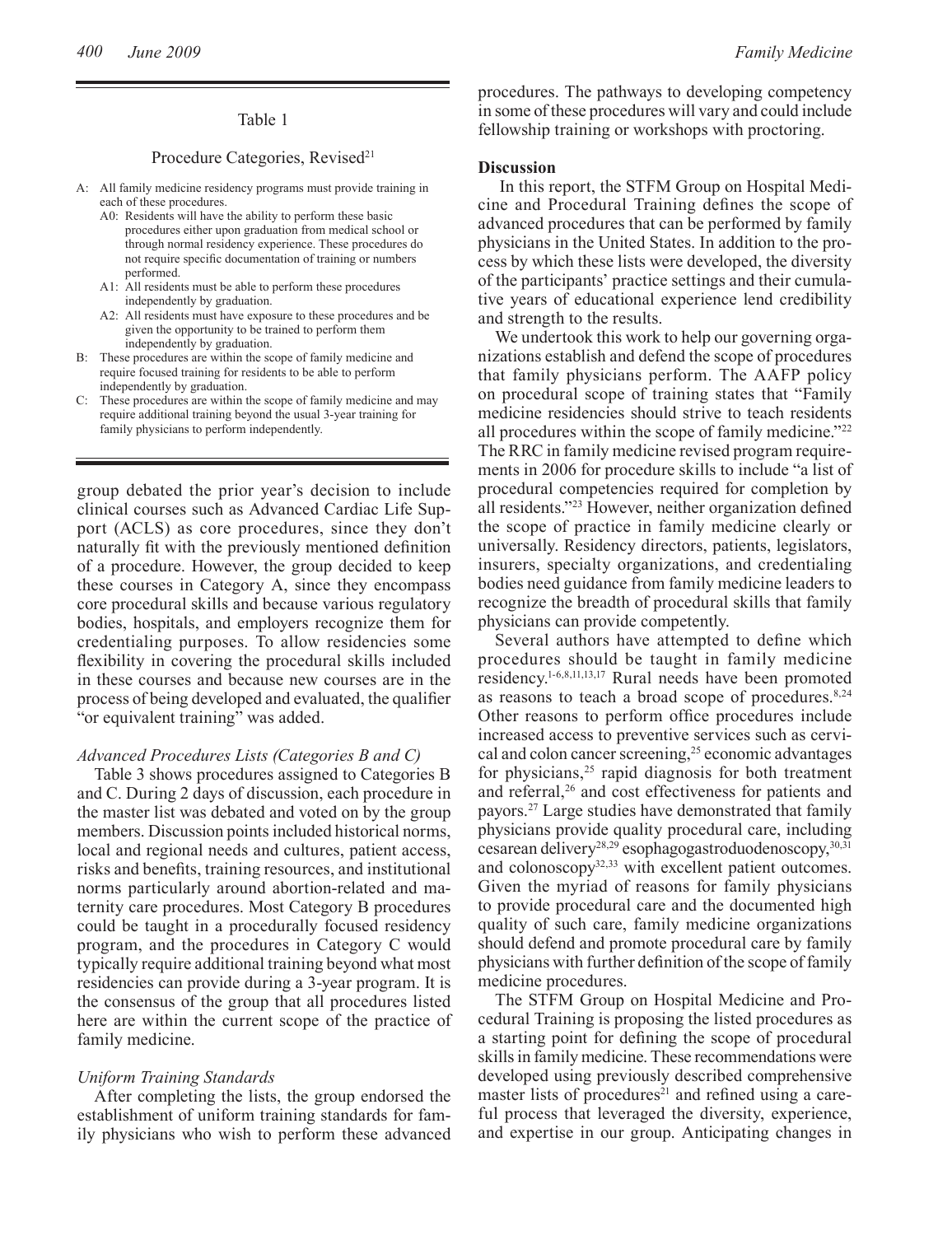# Table 2

## Category A: Core Procedures in Family Medicine<sup>21</sup> With New Additions in BOLD

|                                  | A0: All residents must be able<br>to perform, but documentation<br>not required                                                   | A1: All residents must be able to perform<br>independently by graduation                                                                                                                                                                             | A2: All residents must be exposed<br>to and have the opportunity to<br>train to independent performance                                                                                                                                                      |
|----------------------------------|-----------------------------------------------------------------------------------------------------------------------------------|------------------------------------------------------------------------------------------------------------------------------------------------------------------------------------------------------------------------------------------------------|--------------------------------------------------------------------------------------------------------------------------------------------------------------------------------------------------------------------------------------------------------------|
| Skin                             | Remove corn/callous<br>Drain subungual hematoma<br>Skin staples<br>Fungal studies (KOH)<br>Laceration repair with tissue<br>glues | <b>Biopsies</b><br>-Punch, excisional, incisional<br>Cryosurgery<br>Remove warts, fingernail, toenail, foreign body<br>Incision and drainage of abscess<br>Simple laceration repair with sutures                                                     | Electrosurgery                                                                                                                                                                                                                                               |
| Maternity care                   |                                                                                                                                   | Spontaneous vaginal delivery, including:<br>-Fetal monitoring<br>-Fetal scalp electrode<br>-IUPC and amnioinfusion<br>-Amniotomy<br>-Labor induction/augmentation<br>-First- and second-degree laceration repair<br>Vacuum-assisted vaginal delivery | Third- and fourth-degree<br>laceration repair<br>Manual extraction of placenta                                                                                                                                                                               |
| Women's health                   | Wet mount, KOH<br><b>Diaphragm fitting</b>                                                                                        | Pap smear<br>Vulvar biopsy<br>Bartholin's cyst management<br>Remove cervical polyp<br>Endometrial biopsy<br>IUD insertion/removal<br>FNA breast                                                                                                      | <b>Pessary fitting</b><br>Paracervical block<br>Cervical dilation<br>Colposcopy<br>Cervical cryotherapy<br>Uterine aspiration/D&C                                                                                                                            |
| Life support courses             | <b>EKG</b> performance and<br>interpretation                                                                                      | ACLS, NRP, PALS, ALSO, ATLS (or equivalent<br>training)                                                                                                                                                                                              |                                                                                                                                                                                                                                                              |
| Musculoskeletal                  |                                                                                                                                   | Initial management of simple fractures<br>-Closed reduction<br>-Upper and lower extremity splints<br>Injection/aspiration<br>-Large joint, bursa, ganglion cyst, trigger point<br>Reduction of nursemaid's elbow                                     | Upper and lower extremity casts<br>Reduction of shoulder dislocation                                                                                                                                                                                         |
| Pulmonary                        | <b>Handheld spirometry</b>                                                                                                        |                                                                                                                                                                                                                                                      |                                                                                                                                                                                                                                                              |
| Ultrasound                       |                                                                                                                                   | Basic OB ultrasound<br>-AFI, fetal presentation, placental location<br>Ultrasound guidance for central vascular access,<br>paracentesis, thoracentesis                                                                                               | Advanced OB ultrasound<br>—Dating<br>-Anatomic survey                                                                                                                                                                                                        |
| <b>Urgent Care and Hospital</b>  | Foreign body removal<br>-Ear, nose<br>Ring removal<br>Fish hook removal<br>Phlebotomy<br>Peripheral venous access                 | Eye procedures<br>-Fluorescein exam<br>-Foreign body removal<br>Anterior nasal packing for epistaxis<br>Lumbar puncture<br>FNA of mass or cyst                                                                                                       | Frenulotomy<br>Slit lamp exam<br>Endotracheal intubation<br>Ventilator management<br>Thoracentesis<br>Paracentesis<br>Arterial line<br>Central venous catheter<br>Venous cutdown<br>Pediatric vascular access<br>-Peripheral, intraosseus,<br>umbilical vein |
| Gastrointestinal<br>& Colorectal | Nasogastric tube, enteral<br>feeding tube<br>Fecal disimpaction<br>Digital rectal exam                                            | Anoscopy<br>Excision of thrombosed hemorrhoid<br>Incision and drainage of perirectal abscess<br>Remove perianal skin tags                                                                                                                            | Flexible sigmoidoscopy or<br>colonoscopy                                                                                                                                                                                                                     |
| Genitourinary                    | <b>Urine microscopy</b><br>Bladder catheterization                                                                                | Newborn circumcision                                                                                                                                                                                                                                 | Vasectomy<br>Suprapubic aspiration                                                                                                                                                                                                                           |
| Anesthesia                       |                                                                                                                                   | Topical anesthesia<br>Local anesthesia/field block<br><b>Digital block</b>                                                                                                                                                                           | Peripheral nerve block<br>Conscious sedation                                                                                                                                                                                                                 |

KOH—potassium hydroxide, ACLS—Advanced Cardiac Life Support, NRP—Neonatal Resuscitation Program, ALSO—Advanced Life Support in Obstetrics, ATLS—Advanced Trauma Life Support, D&C—dilation and curettage, OB—obstetrical; FNA—fine needle aspiration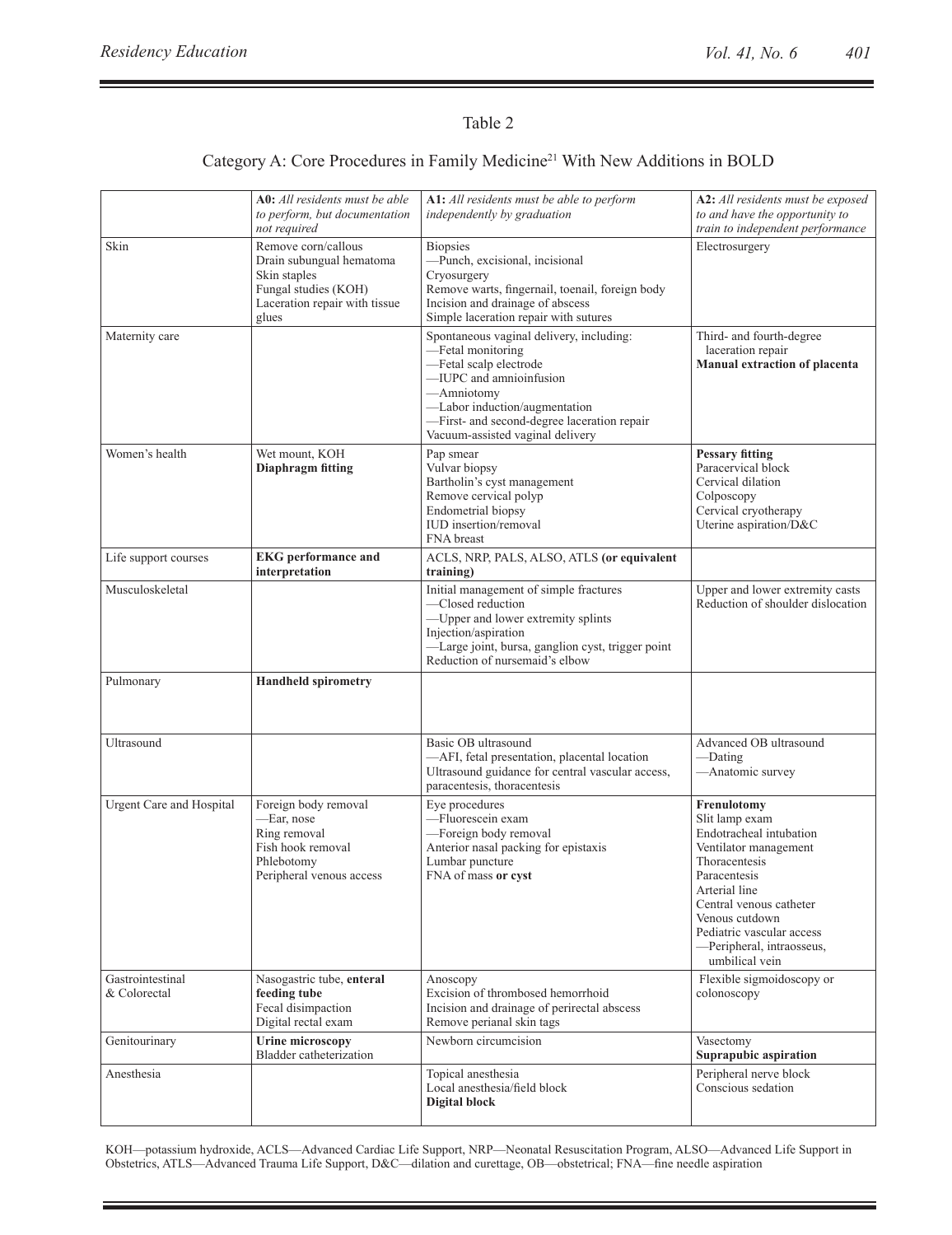### Table 3

### Advanced Procedures Within the Scope of Family Medicine

|                                    | B: Require focused training in residency                                                                                                                                                                                                                | C: May require additional training beyond residency or<br>fellowship                         |
|------------------------------------|---------------------------------------------------------------------------------------------------------------------------------------------------------------------------------------------------------------------------------------------------------|----------------------------------------------------------------------------------------------|
| Skin                               | Allergy testing<br>Botulinum toxin injection<br>Non-surgical cosmetic aesthetics<br>Skin flap advanced closures                                                                                                                                         |                                                                                              |
| Maternity care                     | Amniocentesis<br>Cesarean delivery<br>External cephalic version<br>Forceps-assisted delivery                                                                                                                                                            | Cervical cerclage<br>Vaginal twin delivery                                                   |
| Women's health                     | Contraceptive implant insertion and removal<br>Dilation and evacuation<br>Loop electrical excision procedure (LEEP)<br>Non FNA breast biopsy<br>Tubal ligation                                                                                          | Hysteroscopy<br>Laparoscopy                                                                  |
| Musculoskeletal                    |                                                                                                                                                                                                                                                         | Acupuncture                                                                                  |
| Urgent care and hospital           | Bone marrow biopsy<br>Cardioversion<br>Chest tube insertion, management, and removal<br>Exercise stress test<br>Nasorhinolaryngoscopy<br>Peritonsillar abscess incision and drainage<br>Swan-Ganz catheter insertion and management<br>Tooth extraction | Bronchoscopy<br>Myringotomy (PE) tubes<br>Sleep study—perform and interpret<br>Tonsillectomy |
| Gastrointestinal<br>and colorectal | Endoscopic gastroduodenoscopy (EGD)                                                                                                                                                                                                                     | Appendectomy<br>Anal fissure surgical management                                             |
| Genitourinary                      | Emergency dorsal slit procedure                                                                                                                                                                                                                         | Non-neonatal circumcision                                                                    |
| Anesthesia                         | Intrathecal anesthesia                                                                                                                                                                                                                                  | Epidural anesthesia                                                                          |

PE—pressure equalizing tubes (tympanostomy)

technology and the needs of patients and communities, we envision these lists as dynamic. Family physicians will incorporate new technologies into their scope of practice. These may replace older procedures as standard of care, and obsolete procedures will need to be deleted. Family medicine leaders will need to define our scope of practice in procedural care as well as create an ongoing system for periodic updates as change occurs. The STFM Group on Hospital Medicine and Procedural Training is currently reviewing these lists yearly. The list could also be updated using trends identified by AAFP membership surveys and surveys of current procedural training in residencies. The AAFP Commission on Education is a well-placed potential vehicle for vetting procedural training and scope of practice educational recommendations due to its broad representation (family medicine organizations, students, residents, and community practicing physicians) and its interface with the RRC.

In addition, the STFM Group on Hospital Medicine and Procedural Training advocates for uniform training standards and criteria to determine competency. Many privileging committees currently use specialty certification and/or a minimum number of procedures performed (which may be more or less arbitrarily chosen) to award privileges to perform procedures independently. However, performing a minimum number of procedures may not be necessary or sufficient to ensure competency. Further, many procedures involve overlapping skills, allowing physicians to apply their existing surgical and procedural skills to rapidly attain proficiency at new procedures. In addition, some are quick learners while others need more practice to achieve the same level of performance. The STFM Group on Hospital Medicine and Procedural Training is actively working to develop valid measures to assess competence in procedural care; such tools will ensure that credentialing for procedures is based on competence, rather than numbers of procedures. Family medicine organizations such as the RRC and ABFM should establish uniform curricular and proctoring requirements to ensure adequate training and optimal patient care quality.

We anticipate that procedurally focused residencies, which often prepare family physicians for rural or international practice, will continue to offer training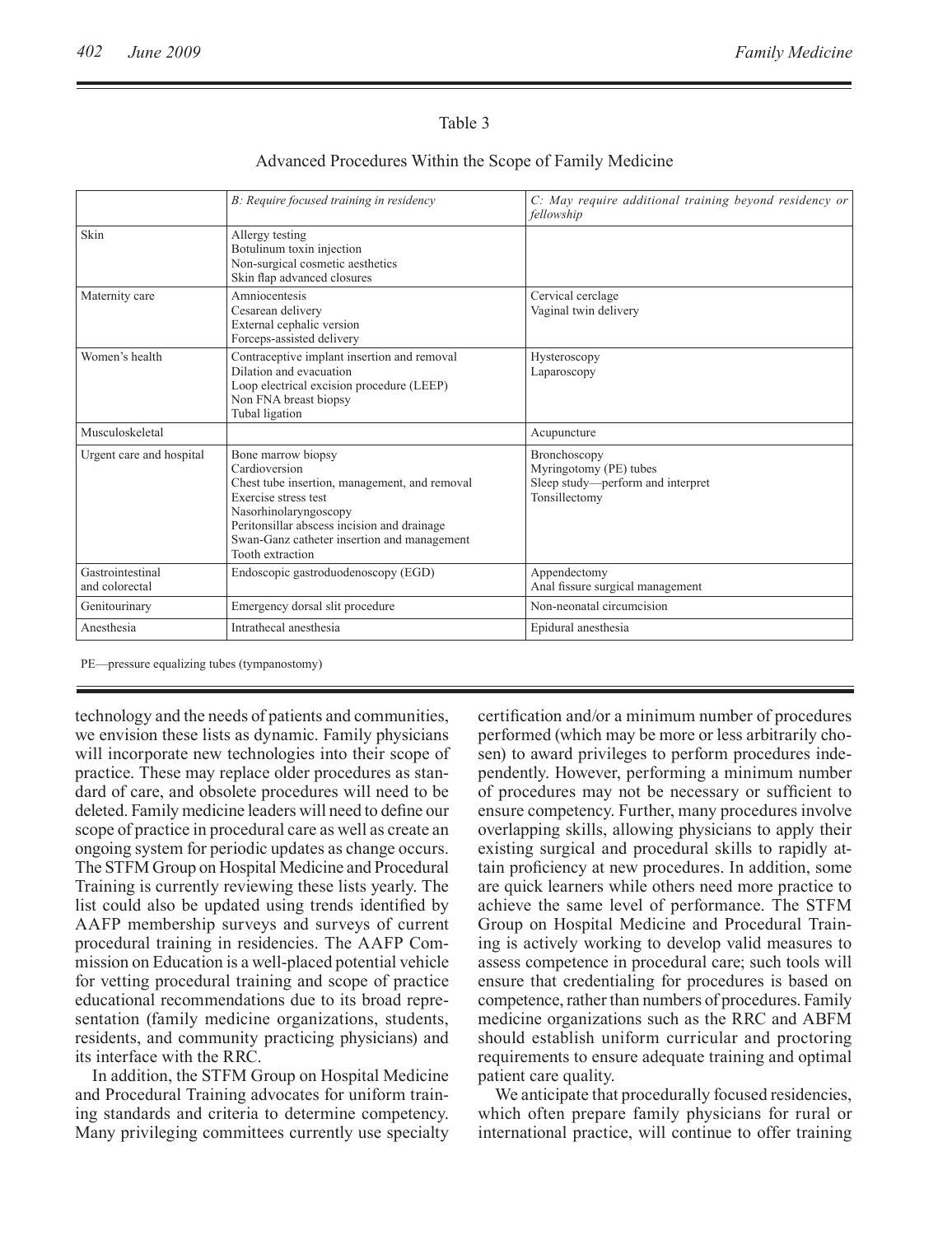in these advanced procedures. Additional fellowship training beyond residency may be required for some procedures (especially those in Category C). Procedure skills training can be resource intensive, but several new resources are available, including on-line curricula and procedure courses for faculty.34,35

Access to advanced procedures is particularly important to the health of rural and underserved communities. Family physicians play a significant role in providing this care, since they comprise the majority of physicians practicing in rural areas.<sup>16,36</sup> Rural access to care has been identified as one of the "greatest challenges facing those who craft health care policy," especially due to difficulties in recruiting and retaining rural physicians.<sup>36,37</sup> Many residency programs incorporate rural training experiences that provide training in advanced procedures and help recruit graduates to rural communities.38-40

Provision of procedural care in a local setting by a family physician can add value in continuity of care, accessibility, convenience, and cost-effectiveness without sacrificing quality.<sup>24,41</sup> Procedure skills are essential to the definition of a family physician, and the Future of Family Medicine Project calls for "patient-centered, evidence-based, whole-person care," which includes the competent delivery of diagnostic and therapeutic procedures.42 Family medicine can improve access to and delivery of procedural care for all patients by promoting comprehensive procedural training and ensuring that family physicians can obtain privileges to perform the procedures in which they demonstrate competence.

*Acknowledgments:* The manuscript content was reported at the 2008 Society of Teachers of Family Medicine (STFM) Annual Spring Conference, Baltimore.

This paper was approved April 30, 2009, by the STFM Board of Directors as a consensus statement by the Group on Hospital Medicine and Procedural Training.

All participants in both working group meetings contributed to the development of the procedures lists, definitions, and positions advocated. In addition to the authors, participants include John Andazola, MD; William E. Chavey, MD; R. Aline Coonrod, MD; Paul Davis, MD; Jeremy Fish, MD; Roger Garvin, MD; Roberta Gebhard, DO; John Gill, MD; Dolores Gomez, MD; Ricardo G. Hahn, MD; Masahito Jimbo, MD; Scott F. Loeliger, MD; Dale Patterson, MD; John L. Pfenninger, MD; Linda Prine, MD; Wm. Mac-Millan Rodney, MD; Eduardo Scholcoff, MD; Jeffrey Smith, MD; Sherrie Tamburello, MD; and Michael Tuggy MD.

A special thanks to Wm. MacMillan Rodney, MD, for his editorial review and assistance with this project.

*Corresponding Author:* Address correspondence to Dr Kelly, University of Colorado, Family Medicine Residency, 3055 Roslyn Street #100, Denver, CO 80238. 720-848-9100. Fax: 720-848-9002. Barbara.Kelly@ucdenver. edu.

#### **REFERENCES**

- 1. Tenore JL, Sharp LK, Lipsky MS. A national survey of procedural skill requirements in family practice residency programs. Fam Med 2001;33(1):28-38.
- 2. Tucker W, Diaz V, Carek PJ, Geesey ME. Influence of residency training on procedures performed by South Carolina family medicine graduates. Fam Med 2007;39(10):724-9.
- 3. Ringdahl E, Delzell JE, Kruse RL. Changing practice patterns of family medicine graduates: a comparison of alumni surveys from 1998 to 2004. J Am Board Fam Med 2006;19(4):404-12.
- 4. van der Goes T, Grzybowski SC, Thommasen H. Procedural skills training. Canadian family medicine residency programs. Can Fam Physician 1999;45:78-85
- 5. Norris TE, Felmar E, Tolleson G. Which procedures should be taught in family practice residency programs? Fam Med 1997;29(2):99-104.
- 6. Wetmore S, Rivet C, Tepper J, Tatemichi S, Donhoff M, Rainsberry P. Defining core procedure skills for Canadian family medicine training. Can Fam Physician 2005;51:1364-5.
- 7. Crutcher RA, Szafran O, Woloschuk W, et al. Where Canadian family physicians learn procedural skills. Fam Med 2005;37(7):491-5.
- al-Turk M, Susman J. Perceived core procedural skills for Nebraska family physicians. Fam Pract Res J 1992;12(3):297-303.
- Smith MA, Klinkman MS. The future of procedural training in family practice residency programs: look before you LEEP. Fam Med 1995;27(8):535-8.
- 10. Sharp LK, Wang R, Lipsky MS. Perception of competency to perform procedures and future practice intent: a national survey of family practice residents. Acad Med 2003;78(9):926-32.
- 11. Greganti MA, McGaghie WC, Mattern WD. Toward consensus. Training in procedural skills for internal medicine residents. Arch Intern Med 1984;144(6):1177-9.
- 12. Rivet C, Wetmore S. Evaluation of procedural skills in family medicine training. Can Fam Physician 2006;52:561-2,568-70.
- 13. Phelps KA, Taylor CA. The role of office-based procedures in family practice residency training. Fam Med 1996;28(8):565-9.
- 14. Rivo ML, Saultz JW, Wartman SA, DeWitt TG. Defining the generalist physician's training. JAMA 1994;271(19):1499-504.
- 15. Harper MB, Mayeaux EJ Jr, Pope JB, Goel R. Procedural training in family practice residencies: current status and impact on resident recruitment. J Am Board Fam Pract 1995;8(3):189-94.
- 16. Phillips RL Jr, Green LA. Making choices about the scope of family practice. J Am Board Fam Pract 2002;15(3):250-4.
- 17. Rodney WM. The dilemma of required curriculum for emerging technologies in primary care. Fam Med 1997;29(8):584-5.
- Hirsch EA. Fighting for hospital privileges. Fam Pract Manag 2004;11(3):69-74.
- 19. Musallam LS. Privileges, credentialing, and liability. Prim Care 1995;22(3):491-8.
- 20. Nesbitt TS, Connell FA, Hart LG, Rosenblatt RA. Access to obstetric care in rural areas: effect on birth outcomes. Am J Public Health 1990;80(7):814-8.
- 21. Nothnagle M, Sicilia J, Forman S, et al. Required procedural training in family medicine residency: a consensus statement. Fam Med 2008;40(4):248-52.
- 22. American Academy of Family Physicians. Policy on procedural skills, scope of training in family medicine residencies, 2006. www.aafp.org/ online/en/home/policy/policies/p/procedskillsscopeoftraining.html. Accessed March 11, 2008.
- 23. Accreditation Council on Graduate Medical Education. Program requirements for graduate medical education in family medicine. www.acgme. org/acwebsite/downloads/RRC\_progReq/120pr706.pdf. Accessed March 11, 2008.
- 24. Goertzen J. Learning procedural skills in family medicine residency: comparison of rural and urban programs. Can Fam Physician 2006;52(5):622-3.
- 25. Eliason BC, Lofton SA, Mark DH. Influence of demographics and profitability on physician selection of family practice procedures. J Fam Pract 1994;39(4):341-7.
- 26. DeWitt DE. Procedures in family practice. J Fam Pract 1990;30(4):394.
- 27. Greenfield S, Nelson EC, Zubkoff M, et al. Variations in resource utilization among medical specialties and systems of care. Results from the Medical Outcomes Study. JAMA 1992;267(2):1624-30.
- 28. Deutchman M, Connor P, Gobbo R, FitzSimmons R. Outcomes of cesarean sections performed by family physicians and the training they received: a 15-year retrospective study. J Am Board Fam Pract 1995;8(2):81-90.
- 29. Deutchman ME, Sills D, Connor PD. Perinatal outcomes: a comparison between family physicians and obstetricians. J Am Board Fam Pract 1995;8(6):440-7.